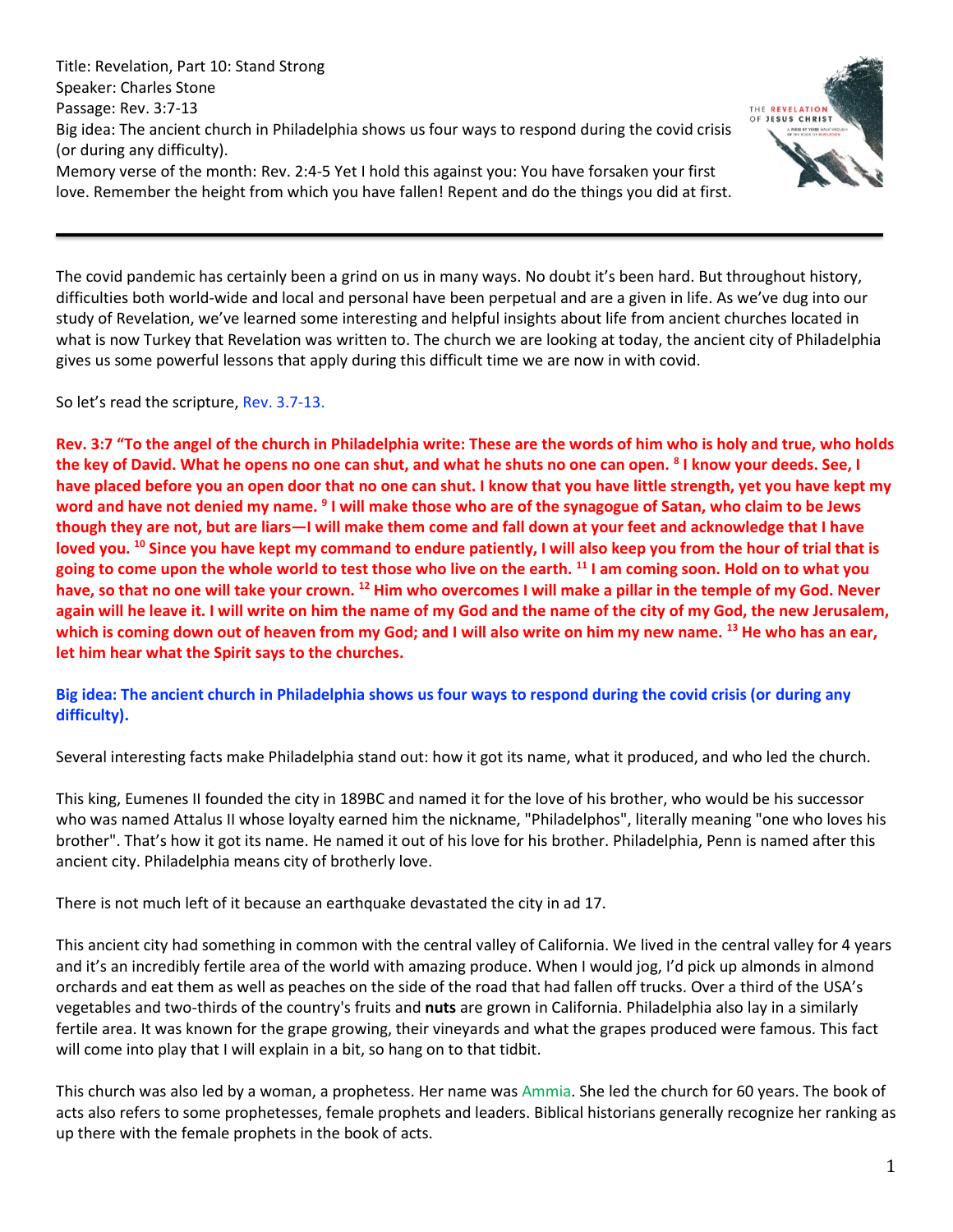# **Rev. 3:7 "To the angel of the church in Philadelphia write: These are the words of him who is holy and true, who holds the key of David.**

Jesus is holy and utterly trustworthy and reliable in his words and deeds. There are two words for true. One would be used to describe a statement that is true. Another would describe something that is real vs unreal. John uses the second use here. In Jesus there is real reality. He is the embodiment of truth.

He mentions that he holds these keys. When somebody has keys, it grants the holder access to things within.

Some movies are built around the missing key or the mysterious skeleton key or the bank key that opens a safe deposit box with something really important in it. You've probably seen these scenarios in commercials when a dad buys his daughter a car when she graduates from college and before she sees it, he gives her a key. She soon realizes it's not any old key, but a key to a car. The key represents something else.

The key of David is another OT allusion. In those days, kings had assistants and to some of those assistants the king would give great authority, the keys to everything so to speak. Here John is again alluding to an OT situation when a certain king's chief steward (the person who took care of all this stuff) had misused his authority. Because he misused that authority he gave that role, the key, to another guy named Eliakim, whose heart was right.

#### **What he opens no one can shut, and what he shuts no one can open.**

Jesus alone has all power in His kingdom. He has the keys. And open and shut means that Jesus has absolute power.

### **8 I know your deeds.**

Jesus was intimately acquainted with their work in that city and he nothing but compliments. And he is also intimately acquainted with our deeds as well.

#### **See, I have placed before you an open door that no one can shut**.

The city was originally established to spread Greek culture to the east. This church was given a similar opportunity, only to spread the gospel. It was the eastern-most city to Asia. the open door God was giving them was an open door to spread the gospel in that direction. So, despite its small strength, it was in a strategic position because the road of the imperial post office passed through it, it joined with other cities, Caesar's armies passed through it, and caravans of merchants passed through it.

An open door points to the opportunity to share the gospel.

*Acts 14:27 … they gathered the church together and reported all that God had done through them and how he had opened the door of faith to the Gentiles.*

*1 Corinthians 16:9 because a great door for effective work has opened to me,*

### **I know that you have little strength,**

Little strength might mean their small number or simply the energy they had, or their influence.

#### **yet you have kept my word and have not denied my name.**

Not only had they kept his word, Philadelphia was known as a place where Christians were fearless and aggressive in their witness.

# **9 I will make those who are of the synagogue of Satan**, **who claim to be Jews though they are not, but are liars—I will make them come and fall down at your feet and acknowledge that I have loved you.**

A "synagogue of Satan" appears to describe a Jewish element that vehemently denied Jesus as the Messiah and that actively persecuted others who made this claim. A true Jew in the view of Jews like John and Paul is one who has found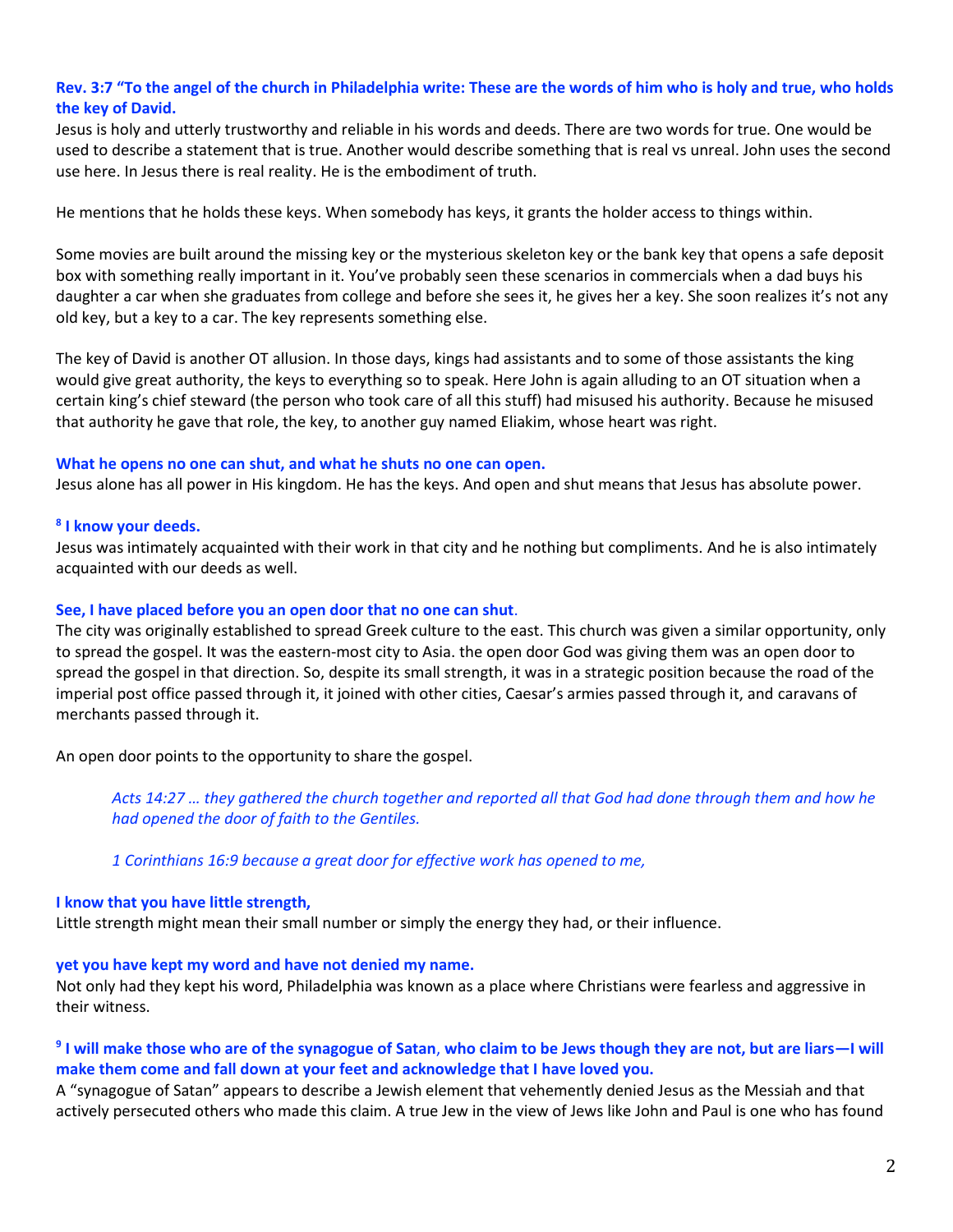forgiveness and life in Jesus the Messiah, while a false Jew is one who rejects those who believe in Jesus and openly persecutes them.

This group of Jews had apparently so compromised their faith with the culture that later Rabbinic authorities even condemned them.

When the final judgement comes, those who hated and opposed Christ will then, regretfully, realize who they opposed and will have to acknowledge their rejection of Jesus and give respect to the very ones they persecuted.

The Scriptures say that every knee will bow, and every tongue will confess that Jesus is Lord. That does not mean universalism, that in the next life everybody gets a second chance. Nope. Rather, those who reject Christ will one day realize that the Gospel was true, but they can have no part of it then because they rejected it and they will live eternally with that regret apart from God.

Some scholars say this may allude to a future point in time as the end times events roll out when great revival will occur and when many Jewish people will turn to Jesus. Apparently, God will give many open doors for them to hear the gospel and come to faith.

**<sup>10</sup> Since you have kept my command to endure patiently,**

Jesus affirms them again.

**I will also keep you from the hour of trial that is going to come upon the whole world to test those who live on the earth.**

First, this passage is interpreted differently which leads to different end times views. Before I explain those, a couple of initial insights.

First, testing and trials we may experience now or in the future in the end times has a double effect of purifying and strengthening believers on the one hand and at the time further hardening the hearts of those who reject Jesus.

Second, this 'keeping them from the trial', this protection, is primarily spiritual protection rather than physical protection. God does not promise that Christians are exempt from life's difficulties and sorrows. The book of Revelation is all about persecution. Covid has impacted non-believers in Jesus and believers in Jesus.

When we think about the end times, what does he mean when he says that he will keep them from the hour of trial? Two possibilities.



Let's remember, however, the retention triangle and the attitudes we must approach Revelation with.

We approach this deep dive into Revelation with humility and teachableness.

Many biblical scholars believe the hour of trial is not something particular to the church in Philadelphia. Rather, it refers to a time of intense trouble to fall on the world before the coming of Christ. The rest of Revelation explains these woes and difficulties.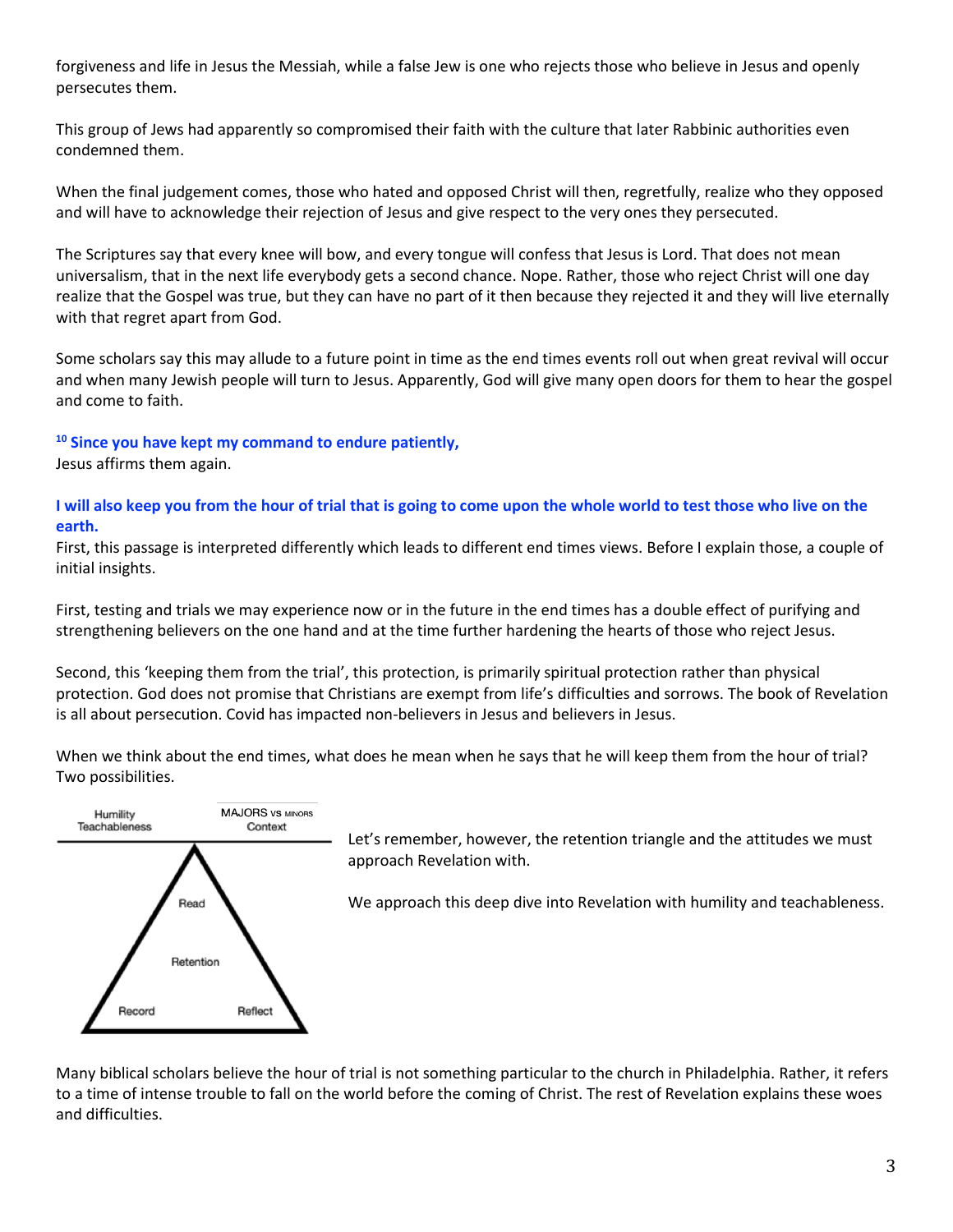As we go through this study, I will often give two interpretations of a puzzling passage, with either one having good biblical support by good biblical scholars.

Two primary views come into play here depending on how this verse is translated.

# **I will also keep you from [out of] the hour of trial**

The phrase could be translated **from** the hour (something happens to Christians before this tribulation) or **out of** the hour (something happens to Christians after this time of tribulation).

This something is called the rapture where living Christians and taken up into heaven.

One view, if you translate it 'out of' is called, post-tribulation or mid-tribulation These views believe that the church will have to go through all this persecution or part of it, and the church will be in, but not the object of, the great tribulation. Although persecution will come from the world, God will protect the Christians from his wrath upon evil and protect them from the satan's harmful power during this time.

### **I will also keep you from the hour of trial**

The other view, if you translate the phrase, 'from the hour' is pre-tribulation.

It means that God will protect Christians from this trial by simply removing them from it, that is the rapture happens before this great tribulation and they will return with Christ seven years later as a part of his millennial kingdom.

So, good scholars support both views. And we must love our brothers and sisters who may hold a differing viewpoint.

# **11 I am coming soon. Hold on to what you have, so that no one will take your crown.**

Jesus reminds us to be faithful with the opportunities he's given us. When he says that *no one will take your crown* does not imply that you could lose your salvation, but probably means you could lose your opportunities for kingdom impact and the spiritual rewards that would follow. Several times in scripture when God gave opportunity and responsibility to one person, and they squandered it, he gave it to someone else.

Coming soon is not mean to imply a date we can identify, but to reinforce his promise that he will return.

Remember I said that they lived in a very fertile area known for its vineyards.

An event literally left a very bitter taste in their mouths. As you can imagine their economy was dependent on these vineyards. And one of their chief gods was the god of Dionysius, the son of the head Greek god Zeus. He was the god of agricultural fertility and specifically of vineyards. They believed that Dionysius had *greatly blessed* the city with prosperity from the grape production. Well, in 92AD the current Roman emperor, Domitian, to protect Rome's vineyards from competition, had Philadelphia rip up and burn half of their vineyards and would not allow them to replant them. You can imagine how angry they were at the economic impact and how disappointed they were in their god Dionysius for letting them down.

With that context and in contrast, we see the character of Jesus in this passage. He is encouraging them that he is faithful, and he would not let the believers down, as the general populace had believed their pagan god had let them down.

### **<sup>12</sup> Him who overcomes I will make a pillar in the temple of my God.**

Here's another common image that the people in this church would immediately understand.

Remember this area faced a devasting earthquake in ad 17 that leveled the city. Only a few strong things were left standing. This is a picture of some of the remains of a nearby town that was hit by

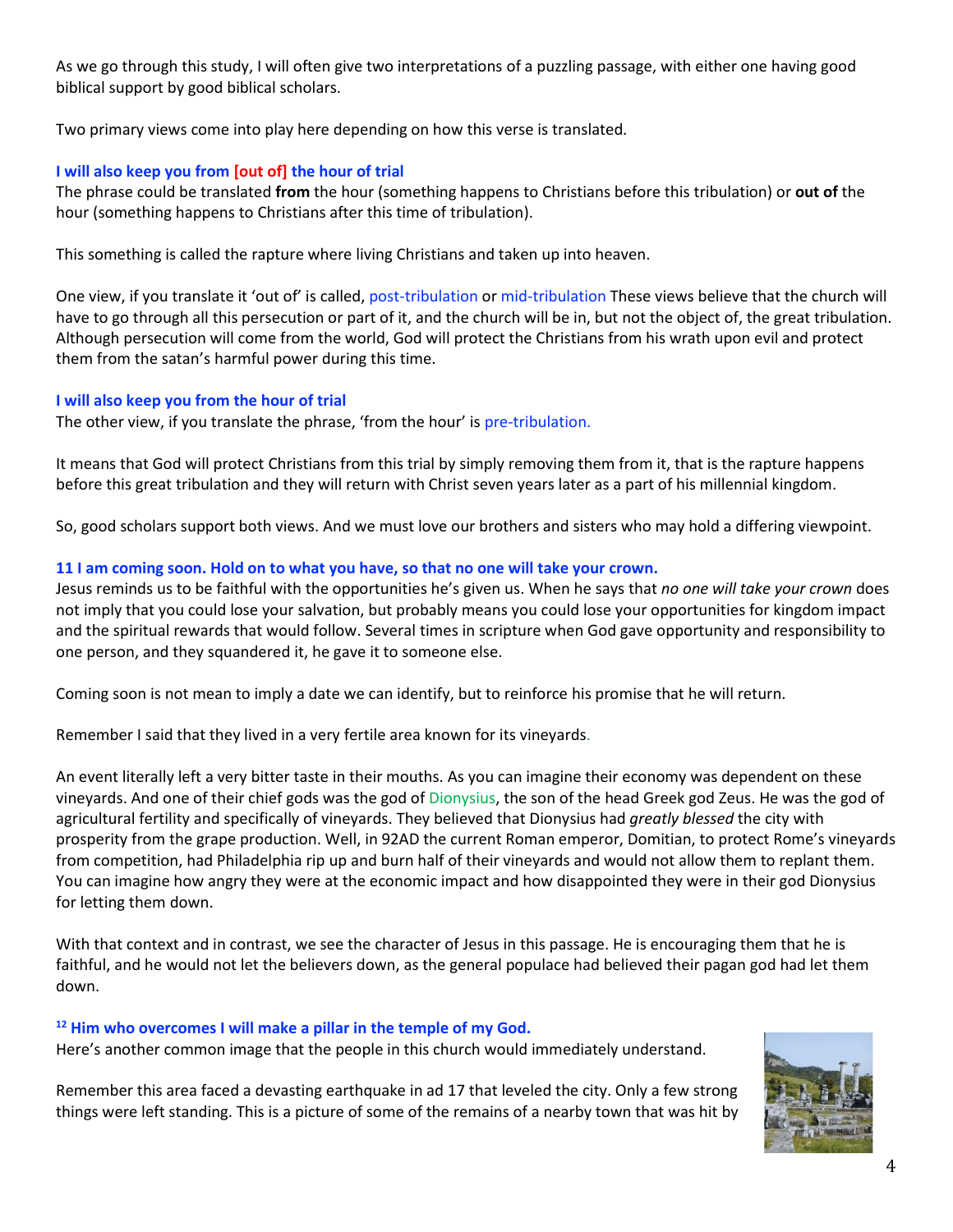that same earthquake. What prominent structures remain? Pillars. Pillars from temples were some of the strongest parts of a building and several of them made it through these earthquakes.

Jesus' words allude to that. As we overcome difficulty, he makes us stronger, able to stand strong when things get shaky around us. Nothing external can topple us as we trust the Lord. We are like those pillars.

The Holy Spirit builds more and more character in us so that this character becomes a strong constant in us, just like that pillar was a strong constant through earthquakes. Other stuff may crumble around us (like our culture), but our character won't.

He then talks about writing names.

# **I will write on him the name of my God and the name of the city of my God, the new Jerusalem… and I will also write on him my new name.**

After this earthquake in ad 17, the Roman emperor helped them rebuild by ending tribute or taxation for 5 years. Imagine getting a 5-year tax exemption. To express their gratitude for his help, they inscribed the name of that emperor, Tiberius, on their coins and on other things.

Also, a faithful municipal servant or a distinguished priest was sometimes honored by having a special pillar added to one of the temples and inscribed with their name.

So, when Jesus talked about writing these names, he was reminding them that as lowly overcomers who had little strength, Jesus promises recognition in his kingdom worthy of the most notable hero of any society.

Let's return to our big idea.

**Big idea: The ancient church in Philadelphia shows us four ways to respond during the covid crisis (or any difficulty).**

### **1. Refuse to let depletion result in defeat.**

He described those in this church as having little strength. There weren't an example of great influence or important people in the community or a big mega-church with a famous podcaster at the helm. They were small and didn't have much. But what they did have, though small, didn't result in their giving up.

Jesus commended them. They kept his word. They did not deny his name. They endured patiently. They stood strong like those pillars. He had nothing but good things to say about them, even though they had little strength and were small.

So, if in your current circumstance you are tempting you to say.., *I just can't keep going.* Yes you can. *I'm just gonna' giving up.* You don't have to. I *have no more energy to live like this another day*. Yes you do.

You may need to phone a friend for some encouragement. You may need some support from the church. You may need to quit something. You may need to make some tough decisions. You may need to see your doctor or a counselor. But being depleted, having little strength does not automatically mean defeat.

As underwhelming as they were in strength and numbers, when Islam began to take over that part of the world over several centuries, this church was the last bastion of Christianity. It withstood growing Islam and did not fall until Islam overwhelmed the city in mid-14<sup>th</sup> century. They stood strong to the very end, though they lacked strength.

### **2. Consistently calibrate your life according to God's Truth.**

Some of the very first words in this passage were the words that Jesus said about himself. He says that he is 'holy and true.' We can trust that God's word and the direction Jesus gives us by his Holy Spirit will always point our lives in the right direction. Following Jesus is based on truth and when you base your life on truth, it will remain true. It's like how a ship's captain sets a course for his ship.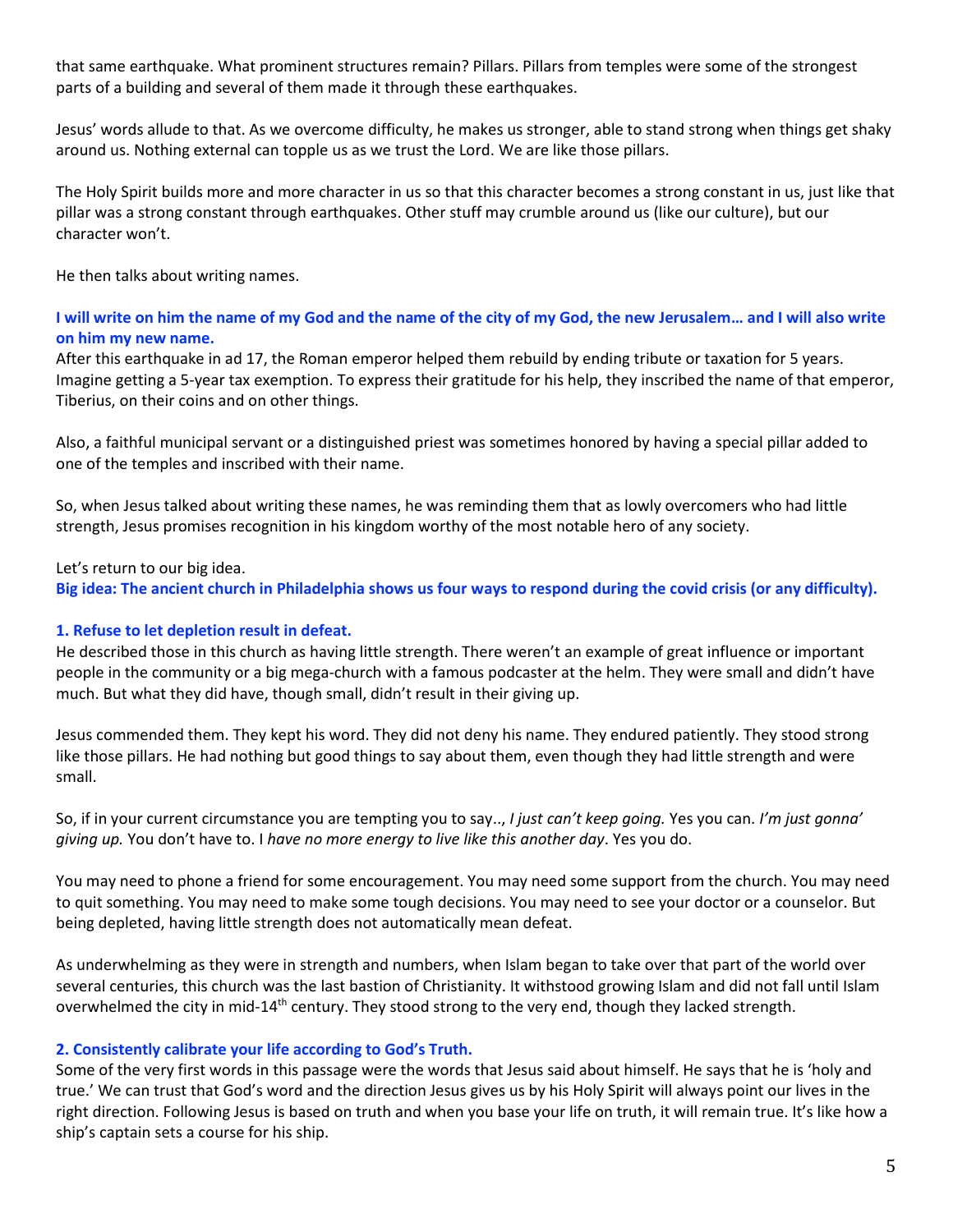

This is the Queen of the North ferry. On March 22, 2006, disaster struck with 101 people aboard. The ship was navigating the inside passage along the British Columbia coast. It was night. Because there were several shallow areas, the captain had to set the GPS parameters exactly to safely navigate that channel. Unfortunately, he set the settings just slightly off, a half a degree off course. And the navigator who manned the bridge while the captain was sleeping failed to note the error and make appropriate adjustments along the way.

Let's say that this was the safe direction for the ship, the appropriate trajectory to avoid getting grounded. However, because the initial settings were slightly off, slowly, imperceptibly, the ship drifted off course, each km she travelled put her more and more off course until she finally ran aground, sank, and two people died.

For that ship to travel safely, it required and initial setting based off true north and ongoing calibrations to stay on course.

That's what I mean when I say, consistently calibrate your life according to God's truth. Calibration requires knowledge of that true north (God's word) and constantly monitoring and recalibrating our lives as needed if you start to veer off course. We recalibrate our lives when we gather with God's people live or online, when we read and study God's word, when we hang around other believers.

So, refuse to let depletion lead you to defeat and regularly recalibrate.

# 3. Look for *your* open doors of opportunity.

Remember that city was located near the easternmost part of this circle of churches. Jesus talked about the open door he had given them, an open door to the eastern part of that world to spread the gospel.

What open doors is God giving you to serve others in Jesus' name, do good in his name, share your testimony, share the gospel? At work, in your neighborhood, in your family?

We may think, I don't have any opportunities while locked down. You may have open doors and not even realize it.

I was in the hospital with a blood infection at the end of April and God opened a door to share my personal testimony with one of the nurses. …Ben, I will ad lib here a bit.

If you don't see any opportunity in your current situation to have a spiritual conversation, maybe you need to look harder for it.

*Always be prepared to give an answer to everyone who asks you to give the reason for the hope that you have. (1 Pet 3.15)* 

### **4. Respond to difficulty in a counter-cultural way.**

Remember that we saw from this passage that this future testing will result in one of two different responses, believers will be strengthened in their faith and the hearts of those who reject God will harden further still.

This thought raises this question. Let's all get convicted now, me too. How have you responded to and in the covid crisis? What has your attitude been? Have you been whiny, angry, bitter, defeated, hopeless, short with people, argumentative on social media, critical, harsh in your view on what should or should not have done?

Or have you been realistic (this is not good), hopeful, trusting, encouraging, supportive, growing, making the best of things?